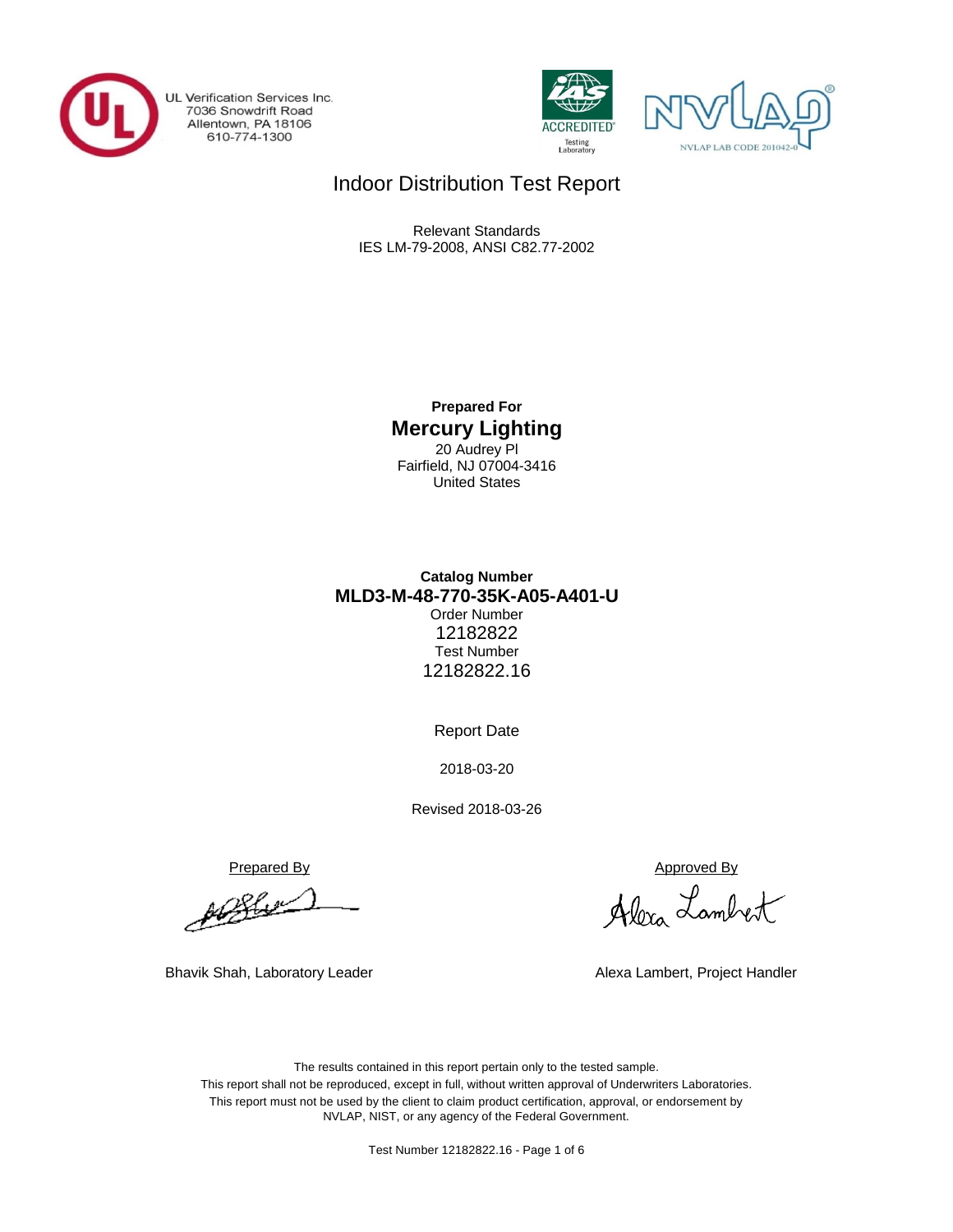

**Lamp:**<br>Mounting:<br>Ballast/Driver: **Lamp:** 96 white LEDs

**Ballast/Driver:** Philips XI040C110V054BST1 **Luminaire Description:** Extruded aluminum housing, frosted lens enclosure



### **Luminaire Characteristics**

Luminous Length: Luminous Width: Luminous Height:

47.00 in. 3.000 in. 0.50 in.

| <b>Summary of Results</b> |             | <b>Test Conditions</b> |                   |  |  |  |  |  |
|---------------------------|-------------|------------------------|-------------------|--|--|--|--|--|
| Output:                   | 3076 Lumens | Test Temperature:      | 24.8 $^{\circ}$ C |  |  |  |  |  |
| CV:                       | 84.4 lm/w   | Voltage:               | 120.1 VAC         |  |  |  |  |  |
| :la:                      | 908 Candela | Current:               | 0.3044A           |  |  |  |  |  |
|                           |             | Power:                 | 36.43 W           |  |  |  |  |  |
|                           |             | Power Factor:          | 0.996             |  |  |  |  |  |
|                           |             | Frequency:             | 60 Hz             |  |  |  |  |  |
|                           |             | Current THD:           | 6.88%             |  |  |  |  |  |

Luminaire Efficacy: Total Luminaire Output:

Maximum Candela: 908 Candela 3076 Lumens

> Laboratory results may not be representative of field performance Ballast factors have not been applied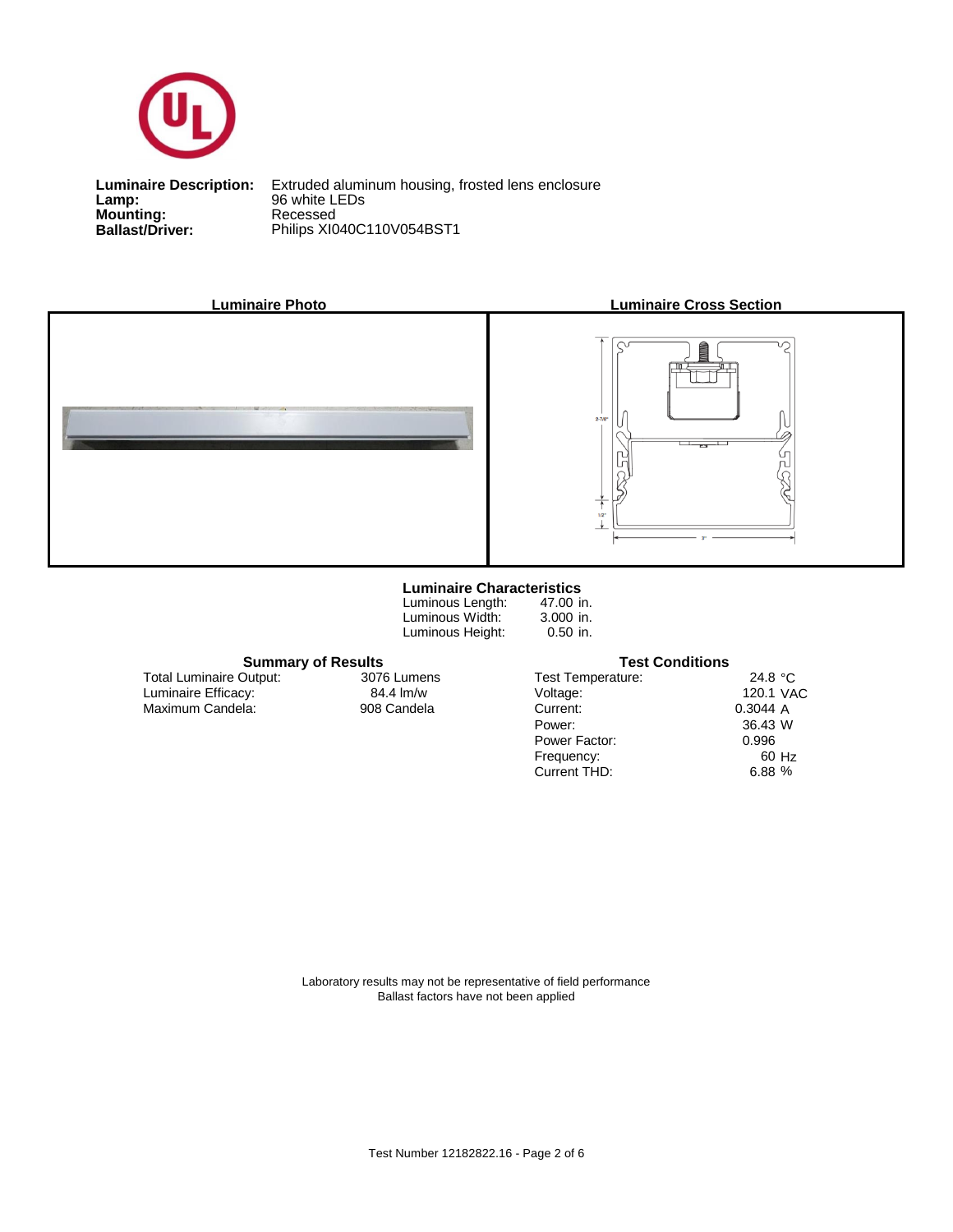

# **Distribution - Goniophotometer**

| <b>Distribution Test Conditions</b> |                |                |              |                         |                  |                    |  |  |  |
|-------------------------------------|----------------|----------------|--------------|-------------------------|------------------|--------------------|--|--|--|
| Temperature I                       | <b>Voltage</b> | <b>Current</b> | <b>Power</b> | <b>I Power Factor I</b> | <b>Frequency</b> | <b>Current THD</b> |  |  |  |
| 24.8 °C                             | 120.1 VAC      | 0.3044A        | 36.43 W      | 0.996                   | 60 Hz            | 6.88%              |  |  |  |
|                                     |                |                |              |                         |                  |                    |  |  |  |



#### **Zonal Lumen Summary**

| Zone      | _umens | % of Luminaire | Zone    | Lumens | % of Luminaire | Zone    | Lumens | % of Luminaire |
|-----------|--------|----------------|---------|--------|----------------|---------|--------|----------------|
| 0-5       | 21.6   | 0.7%           | 60-65   | 206.2  | 6.7%           | 120-125 | 8.3    | 0.3%           |
| $5 - 10$  | 64.2   | $2.1\%$        | 65-70   | 177.8  | 5.8%           | 125-130 | 4.6    | 0.1%           |
| $10 - 15$ | 104.9  | 3.4%           | 70-75   | 144.4  | 4.7%           | 130-135 | 1.9    | 0.1%           |
| 15-20     | 142.5  | 4.6%           | 75-80   | 109.5  | 3.6%           | 135-140 | 0.4    | 0.0%           |
| $20 - 25$ | 175.9  | 5.7%           | 80-85   | 75.6   | 2.5%           | 140-145 | 0.0    | 0.0%           |
| $25 - 30$ | 204.0  | 6.6%           | 85-90   | 49.0   | .6%            | 145-150 |        | $0.0\%$        |
| $30 - 35$ | 225.8  | 7.3%           | 90-95   | 36.9   | .2%            | 150-155 |        | 0.0%           |
| $35 - 40$ | 240.9  | 7.8%           | 95-100  | 32.1   | $1.0\%$        | 155-160 |        | $0.0\%$        |
| 40-45     | 248.9  | 8.1%           | 100-105 | 27.6   | 0.9%           | 160-165 |        | 0.0%           |
| 45-50     | 249.7  | 8.1%           | 105-110 | 22.6   | 0.7%           | 165-170 |        | $0.0\%$        |
| 50-55     | 242.7  | 7.9%           | 110-115 | 17.3   | 0.6%           | 170-175 |        | 0.0%           |
| $55 - 60$ | 228.1  | 7.4%           | 115-120 | 12.5   | 0.4%           | 175-180 |        | 0.0%           |

| Zone     | Lumens | % of Luminaire |
|----------|--------|----------------|
| $0 - 40$ | 1180   | 38.4%          |
| 0-60     | 2149   | 69.9%          |
| 0-90     | 2912   | 94.7%          |
| 90-180   | 164    | 5.3%           |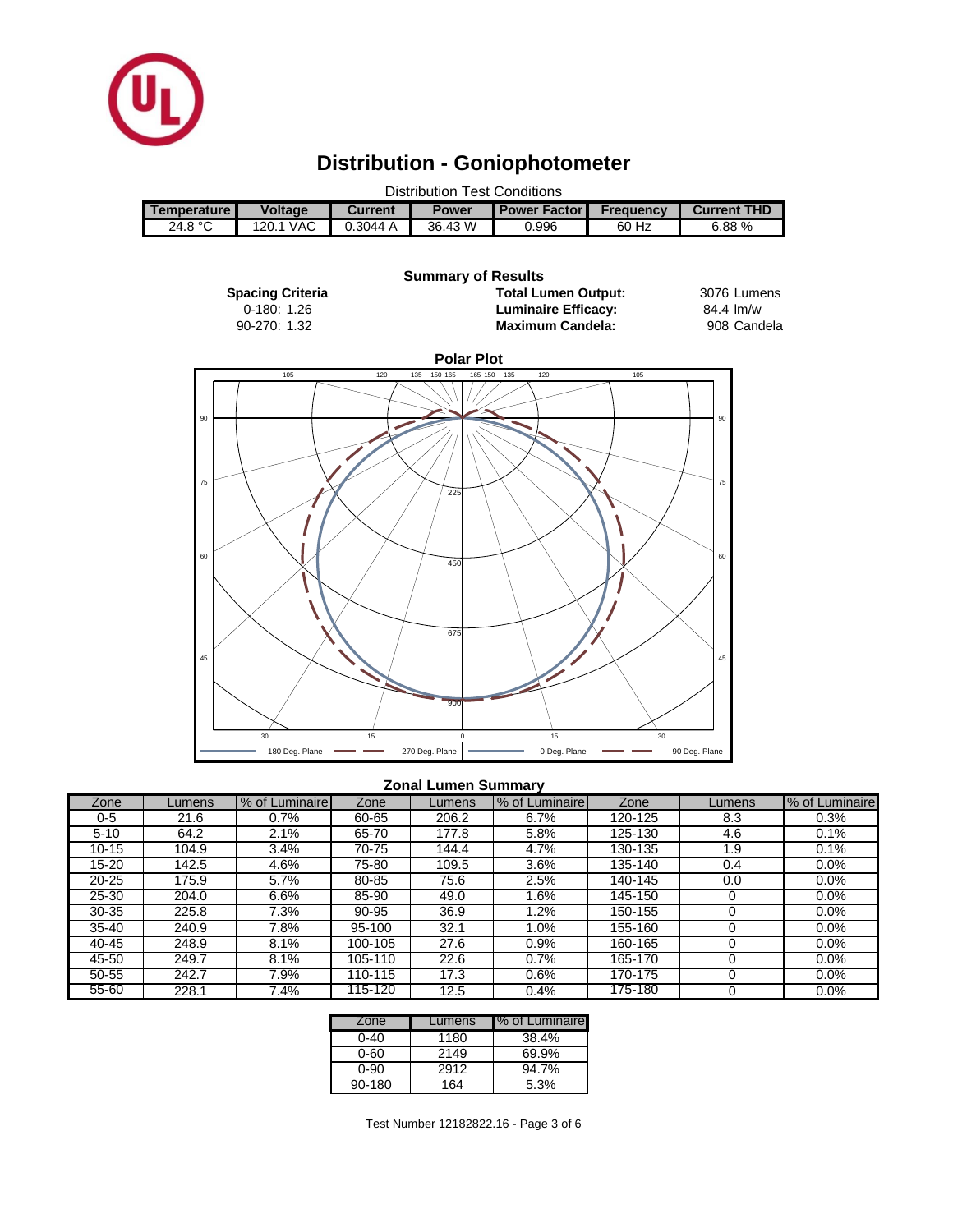

#### **Candela Tabulation** Horizontal Angle (Degrees)

|                  |                |       |       |       |       |       |       |       | Horizonial Angle (Degrees) |         |       |       |       |       |       |       |
|------------------|----------------|-------|-------|-------|-------|-------|-------|-------|----------------------------|---------|-------|-------|-------|-------|-------|-------|
|                  | $\overline{0}$ | 22.5  | 45    | 67.5  | 90    | 112.5 | 135   | 157.5 | 180                        | 202.5   | 225   | 247.5 | 270   | 292.5 | 315   | 337.5 |
| $\mathbf 0$      | 904.8          | 904.8 | 904.8 | 904.8 | 904.8 | 904.8 | 904.8 | 904.8 | 904.8                      | 904.8   | 904.8 | 904.8 | 904.8 | 904.8 | 904.8 | 904.8 |
| 5                | 897.5          | 901.5 | 901.1 | 901.7 | 905.5 | 901.7 | 901.1 | 901.5 | 897.5                      | 901.5   | 901.1 | 901.7 | 905.5 | 901.7 | 901.1 | 901.5 |
| 10               | 885.9          | 890.1 | 891.7 | 894.4 | 899.7 | 894.4 | 891.7 | 890.1 | 885.9                      | 890.1   | 891.7 | 894.4 | 899.7 | 894.4 | 891.7 | 890.1 |
| 15               | 866.5          | 872.3 | 876.0 | 879.6 | 884.9 | 879.6 | 876.0 | 872.3 | 866.5                      | 872.3   | 876.0 | 879.6 | 884.9 | 879.6 | 876.0 | 872.3 |
| 20               | 840.2          | 847.6 | 854.0 | 858.7 | 865.3 | 858.7 | 854.0 | 847.6 | 840.2                      | 847.6   | 854.0 | 858.7 | 865.3 | 858.7 | 854.0 | 847.6 |
| 25               | 806.8          | 815.6 | 825.0 | 832.0 | 838.8 | 832.0 | 825.0 | 815.6 | 806.8                      | 815.6   | 825.0 | 832.0 | 838.8 | 832.0 | 825.0 | 815.6 |
| 30               | 766.7          | 777.2 | 789.8 | 797.5 | 805.2 | 797.5 | 789.8 | 777.2 | 766.7                      | 777.2   | 789.8 | 797.5 | 805.2 | 797.5 | 789.8 | 777.2 |
| 35               | 720.9          | 732.5 | 748.4 | 757.7 | 766.3 | 757.7 | 748.4 | 732.5 | 720.9                      | 732.5   | 748.4 | 757.7 | 766.3 | 757.7 | 748.4 | 732.5 |
| 40               | 669.1          | 682.5 | 702.1 | 712.6 | 722.4 | 712.6 | 702.1 | 682.5 | 669.1                      | 682.5   | 702.1 | 712.6 | 722.4 | 712.6 | 702.1 | 682.5 |
| 45               | 612.4          | 627.6 | 650.0 | 663.9 | 674.6 | 663.9 | 650.0 | 627.6 | 612.4                      | 627.6   | 650.0 | 663.9 | 674.6 | 663.9 | 650.0 | 627.6 |
| 50               | 550.4          | 567.6 | 593.8 | 610.0 | 620.7 | 610.0 | 593.8 | 567.6 | 550.4                      | 567.6   | 593.8 | 610.0 | 620.7 | 610.0 | 593.8 | 567.6 |
| 55               | 483.4          | 503.3 | 532.2 | 549.9 | 560.8 | 549.9 | 532.2 | 503.3 | 483.4                      | 503.3   | 532.2 | 549.9 | 560.8 | 549.9 | 532.2 | 503.3 |
| 60               | 411.4          | 434.3 | 465.8 | 485.1 | 495.2 | 485.1 | 465.8 | 434.3 | 411.4                      | 434.3   | 465.8 | 485.1 | 495.2 | 485.1 | 465.8 | 434.3 |
| 65               | 334.7          | 362.1 | 394.5 | 416.4 | 426.1 | 416.4 | 394.5 | 362.1 | 334.7                      | 362.1   | 394.5 | 416.4 | 426.1 | 416.4 | 394.5 | 362.1 |
| 70               | 254.7          | 286.4 | 320.8 | 344.0 | 352.5 | 344.0 | 320.8 | 286.4 | 254.7                      | 286.4   | 320.8 | 344.0 | 352.5 | 344.0 | 320.8 | 286.4 |
| 75               | 176.5          | 211.1 | 247.4 | 272.2 | 280.6 | 272.2 | 247.4 | 211.1 | 176.5                      | 211.1   | 247.4 | 272.2 | 280.6 | 272.2 | 247.4 | 211.1 |
| 80               | 102.7          | 140.5 | 179.4 | 204.5 | 212.5 | 204.5 | 179.4 | 140.5 | 102.7                      | 140.5   | 179.4 | 204.5 | 212.5 | 204.5 | 179.4 | 140.5 |
| 85               | 39.8           | 79.7  | 119.8 | 145.1 | 153.9 | 145.1 | 119.8 | 79.7  | 39.8                       | 79.7    | 119.8 | 145.1 | 153.9 | 145.1 | 119.8 | 79.7  |
| 90               | 7.1            | 44.1  | 83.2  | 108.3 | 116.7 | 108.3 | 83.2  | 44.1  | 7.1                        | 44.1    | 83.2  | 108.3 | 116.7 | 108.3 | 83.2  | 44.1  |
| 95               | 5.9            | 34.0  | 69.7  | 93.2  | 101.1 | 93.2  | 69.7  | 34.0  | 5.9                        | 34.0    | 69.7  | 93.2  | 101.1 | 93.2  | 69.7  | 34.0  |
| 100              | 5.1            | 26.1  | 62.0  | 85.2  | 92.9  | 85.2  | 62.0  | 26.1  | 5.1                        | 26.1    | 62.0  | 85.2  | 92.9  | 85.2  | 62.0  | 26.1  |
| 105              | 4.5            | 17.6  | 52.5  | 75.9  | 84.0  | 75.9  | 52.5  | 17.6  | 4.5                        | 17.6    | 52.5  | 75.9  | 84.0  | 75.9  | 52.5  | 17.6  |
| 110              | 3.8            | 9.1   | 41.9  | 65.0  | 73.8  | 65.0  | 41.9  | 9.1   | 3.8                        | 9.1     | 41.9  | 65.0  | 73.8  | 65.0  | 41.9  | 9.1   |
| 115              | 3.0            | 3.1   | 30.7  | 52.9  | 61.9  | 52.9  | 30.7  | 3.1   | 3.0                        | 3.1     | 30.7  | 52.9  | 61.9  | 52.9  | 30.7  | 3.1   |
| 120              | 2.2            | 1.7   | 19.6  | 40.5  | 48.9  | 40.5  | 19.6  | 1.7   | 2.2                        | 1.7     | 19.6  | 40.5  | 48.9  | 40.5  | 19.6  | 1.7   |
| 125              | 1.4            | 1.0   | 8.6   | 28.0  | 35.8  | 28.0  | 8.6   | 1.0   | 1.4                        | 1.0     | 8.6   | 28.0  | 35.8  | 28.0  | 8.6   | 1.0   |
| 130              | 0.7            | 0.3   | 1.0   | 15.7  | 22.5  | 15.7  | 1.0   | 0.3   | 0.7                        | 0.3     | 1.0   | 15.7  | 22.5  | 15.7  | 1.0   | 0.3   |
| 135              | 0.1            | 0.0   | 0.0   | 4.4   | 9.8   | 4.4   | 0.0   | 0.0   | 0.1                        | 0.0     | 0.0   | 4.4   | 9.8   | 4.4   | 0.0   | 0.0   |
| 140              | 0.0            | 0.0   | 0.0   | 0.0   | 1.0   | 0.0   | 0.0   | 0.0   | 0.0                        | $0.0\,$ | 0.0   | 0.0   | 1.0   | 0.0   | 0.0   | 0.0   |
| 145              | 0.0            | 0.0   | 0.0   | 0.0   | 0.0   | 0.0   | 0.0   | 0.0   | 0.0                        | 0.0     | 0.0   | 0.0   | 0.0   | 0.0   | 0.0   | 0.0   |
| 150              | 0.0            | 0.0   | 0.0   | 0.0   | 0.0   | 0.0   | 0.0   | 0.0   | 0.0                        | 0.0     | 0.0   | 0.0   | 0.0   | 0.0   | 0.0   | 0.0   |
| 155              | 0.0            | 0.0   | 0.0   | 0.0   | 0.0   | 0.0   | 0.0   | 0.0   | 0.0                        | 0.0     | 0.0   | 0.0   | 0.0   | 0.0   | 0.0   | 0.0   |
| 160              | 0.0            | 0.0   | 0.0   | 0.0   | 0.0   | 0.0   | 0.0   | 0.0   | 0.0                        | 0.0     | 0.0   | 0.0   | 0.0   | 0.0   | 0.0   | 0.0   |
| 165              | 0.0            | 0.0   | 0.0   | 0.0   | 0.0   | 0.0   | 0.0   | 0.0   | 0.0                        | 0.0     | 0.0   | 0.0   | 0.0   | 0.0   | 0.0   | 0.0   |
| 170              | 0.0            | 0.0   | 0.0   | 0.0   | 0.0   | 0.0   | 0.0   | 0.0   | 0.0                        | 0.0     | 0.0   | 0.0   | 0.0   | 0.0   | 0.0   | 0.0   |
| $\overline{175}$ | 0.0            | 0.0   | 0.0   | 0.0   | 0.0   | 0.0   | 0.0   | 0.0   | 0.0                        | 0.0     | 0.0   | 0.0   | 0.0   | 0.0   | 0.0   | 0.0   |
| 180              | 0.0            | 0.0   | 0.0   | 0.0   | 0.0   | 0.0   | 0.0   | 0.0   | 0.0                        | 0.0     | 0.0   | 0.0   | 0.0   | 0.0   | 0.0   | 0.0   |

### **Average Luminance (cd/m<sup>2</sup> )**

|                                                      |    |      | Horizontal Angle (Degrees) |      |  |
|------------------------------------------------------|----|------|----------------------------|------|--|
|                                                      |    |      | 45                         | 90   |  |
| Angle<br>aes)<br>ğΰ<br>Vertical<br>(Degre<br>еğ<br>Ф |    | 9946 | 9946                       | 9946 |  |
|                                                      | 45 | 9420 | 8980                       | 8990 |  |
|                                                      | 55 | 9126 | 8651                       | 8682 |  |
|                                                      | 65 | 8512 | 8088                       | 8165 |  |
|                                                      | 75 | 7210 | 7159                       | 7349 |  |
|                                                      | 85 | 4478 | 6209                       | 6684 |  |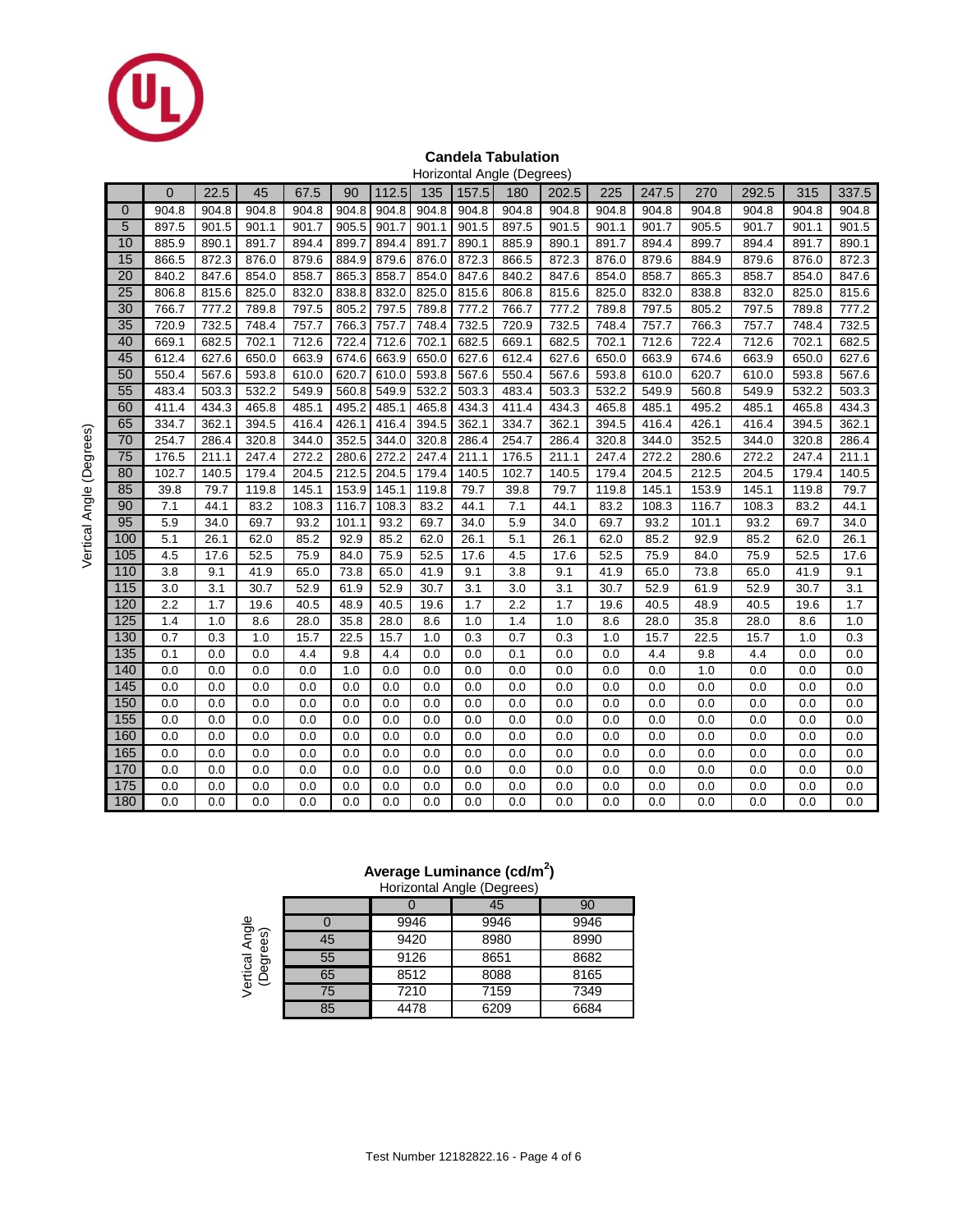

## **Utilization of Lumens - Zonal Cavity Method**

| <b>Effective Floor Cavity Reflectance 20%</b> |                                                                 |      |      |      |      |      |      |      |      |      |      |      |      |      |      |      |      |      |
|-----------------------------------------------|-----------------------------------------------------------------|------|------|------|------|------|------|------|------|------|------|------|------|------|------|------|------|------|
| <b>Ceiling Cavity</b><br>Reflectance          | 80<br>70                                                        |      |      |      |      |      |      | 50   |      |      | 30   |      |      | 10   |      |      |      |      |
| Wall<br>Reflectance                           | 70                                                              | 50   | 30   | 10   | 70   | 50   | 30   | 10   | 50   | 30   | 10   | 50   | 30   | 10   | 50   | 30   | 10   |      |
| <b>Room Cavity</b><br>Ratio (RCR)             | Values are expressed as Lumens delivered to the task surface ** |      |      |      |      |      |      |      |      |      |      |      |      |      |      |      |      |      |
| $\Omega$                                      | 3623                                                            | 3623 | 3623 | 3623 | 3519 | 3519 | 3519 | 3519 | 3326 | 3326 | 3326 | 3150 | 3150 | 3150 | 2988 | 2988 | 2988 | 2912 |
|                                               | 3267                                                            | 3104 | 2958 | 2826 | 3165 | 3017 | 2884 | 2764 | 2855 | 2746 | 2646 | 2706 | 2617 | 2535 | 2568 | 2497 | 2431 | 2354 |
| $\overline{2}$                                | 2954                                                            | 2681 | 2456 | 2266 | 2855 | 2608 | 2401 | 2226 | 2470 | 2298 | 2148 | 2344 | 2200 | 2075 | 2226 | 2109 | 2004 | 1926 |
| 3                                             | 2682                                                            | 2339 | 2074 | 1863 | 2589 | 2277 | 2032 | 1835 | 2160 | 1952 | 1781 | 2052 | 1877 | 1729 | 1952 | 1805 | 1678 | 1602 |
|                                               | 2448                                                            | 2062 | 1780 | 1565 | 2362 | 2010 | 1747 | 1544 | 1910 | 1684 | 1505 | 1818 | 1624 | 1466 | 1732 | 1566 | 1429 | 1354 |
| 5                                             | 2246                                                            | 1836 | 1549 | 1337 | 2168 | 1791 | 1523 | 1322 | 1706 | 1472 | 1292 | 1627 | 1423 | 1263 | 1553 | 1376 | 1234 | 1162 |
| 6                                             | 2070                                                            | 1647 | 1364 | 1160 | 1999 | 1609 | 1342 | 1148 | 1536 | 1301 | 1125 | 1468 | 1260 | 1102 | 1404 | 1222 | 1079 | 1010 |
|                                               | 1916                                                            | 1490 | 1213 | 1019 | 1852 | 1457 | 1195 | 1010 | 1394 | 1161 | 991  | 1334 | 1127 | 972  | 1279 | 1095 | 954  | 888  |
| 8                                             | 1782                                                            | 1356 | 1089 | 905  | 1723 | 1328 | 1074 | 897  | 1273 | 1044 | 882  | 1221 | 1016 | 866  | 1173 | 989  | 851  | 789  |
| 9                                             | 1663                                                            | 1242 | 985  | 811  | 1610 | 1217 | 972  | 804  | 1169 | 947  | 791  | 1124 | 923  | 779  | 1082 | 900  | 766  | 707  |
| 10                                            | 1558                                                            | 1144 | 897  | 733  | 1510 | 1122 | 886  | 727  | 1080 | 865  | 716  | 1041 | 844  | 705  | 1003 | 824  | 694  | 638  |

| <b>Beam and Field Information</b> |               |  |  |  |  |  |  |  |
|-----------------------------------|---------------|--|--|--|--|--|--|--|
| CIE Type:                         | Direct        |  |  |  |  |  |  |  |
| Center Beam Intenisty:            | 904.8 Candela |  |  |  |  |  |  |  |
| Central Cone Intensity:           | 904 Candela   |  |  |  |  |  |  |  |
| Beam Flux:                        | 2177.5 Lumens |  |  |  |  |  |  |  |
| Beam Angle (0-180):               | 114.4 Degrees |  |  |  |  |  |  |  |
| Beam Angle (90-270):              | 126.3 Degrees |  |  |  |  |  |  |  |
| Field Angle (0-180):              | 161.8 Degrees |  |  |  |  |  |  |  |
| Field Angle (90-270):             | 202.8 Degrees |  |  |  |  |  |  |  |